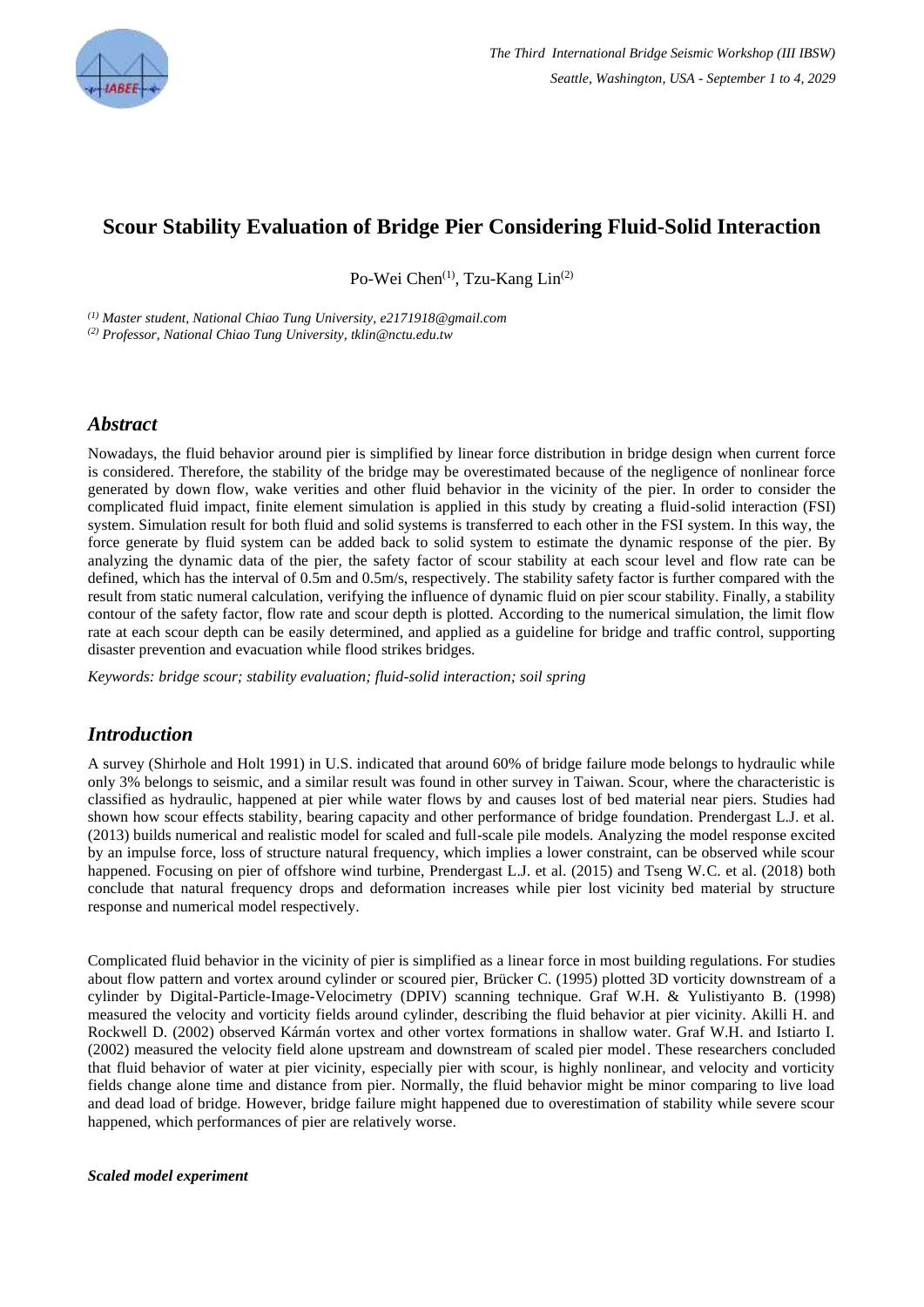

As barely study used fluid-solid combined numerical model to simulate a bridge pier, a scour experiment of a scaled hypothetical structure is conducted to provide a simulation target for FSI system in this study, verifying the capability of ANSYS that simulates the complicated interaction between fluid field and multi-degree-of-freedom (MDOF) system composed of bridge pier and soil springs.

In the scaled model experiment, a 37m by 1m sink with 1.2m-depth is set to have a constant flow rate of 2.5m/s as watercourse (see Fig. 1(a)) while a pier with 0.49m-caisson-foundation (see Fig. 1(b)) having initial embedded depth by 0.099m (see Fig. 2).



Fig. 1. (a) The sink for experiment; (b) the scaled pier model

Ambient vibration is collected in three axes by 3 velocity meters set on top of pier model. In order to analyze the dominant frequency of pier alone time series, Short-time Fourier Transform (STFT) (Eq. 1), using 2048-point Hanning window with 50% overlap as window function, is applied in this study. According to the result of experiment (see Fig. 2), several sets of data, buried depth at 8, 6, and 5 cm which having main frequency at 10.76, 10.41, and 10.21 Hz, respectively, is select for numerical simulation.

$$
X(\tau,\omega) = \int_{-\infty}^{\infty} x(t) w(t-\tau) e^{-i\omega t} dt
$$



**Fig. 2**. dominant frequency(blue line) and scour depth(red line) of pier model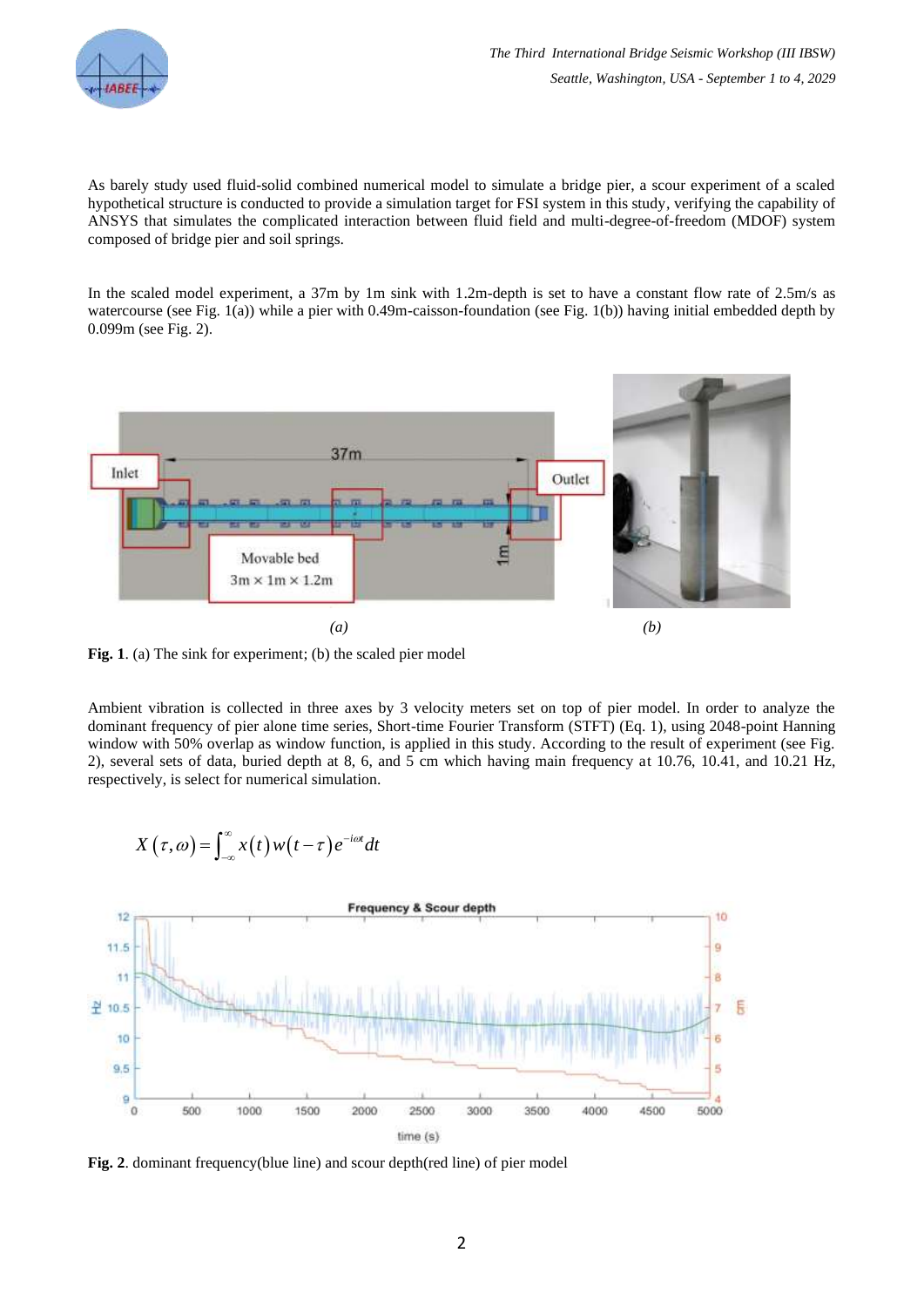

#### *Numerical simulation*

A numerical model is built by FSI system in ANSYS, and soil springs is set horizontally and vertically on the lower part of model to simulate soil pressure applied to the pier (see Fig. 3(a)(b)), and is removed according to the scour condition. In order to prevent model collapse and calculation error, a linear increment velocity of flow rate is applied in this simulation. As seen in Fig. 3(c), two free decay signals, having same vibration period, can be observed from the response on top of model at the very start and end of linear increment velocity of flow rate, and are later used in defining the natural frequency of pier model.



**Fig. 3**. (a)(b) Numerical model of scaled pier build in ANSYS; (c) response at the top of model

By analyzing the model response in simulation, natural frequency of model at each scour condition are shown in Table 1. Natural frequency of model in both experiment and simulation drops while buried depth decrease, caused by scour and removing soil spring, which reflects the reduce of soil constraint. FSI system shows its capability and applicability on pier scour simulation with a low error percentage of model natural frequency. The error might come from the negligence of friction between pier and soil, which underestimates the constraint condition.

| $\sim$ which is planted to the replace |       |       |       |
|----------------------------------------|-------|-------|-------|
| Buried depth (cm)                      |       |       |       |
| Freq. (experiment)                     | 10.76 | 10.41 | 10.21 |
| Freq. (simulation)                     | 10.77 | 10.07 | 9.70  |
| Error                                  | 0.1%  | 3.2%  | 5.0%  |

#### **Table 1.** Simulation result

### *Conclusion*

According to the result of simulation, pier scour simulation can be conducted with FSI system in the consideration of fluid behavior. The low simulation error, which is under 5%, of natural frequency of pier model represents that the established model can correctly simulate behavior of a scaled pier buried in riverbed, meaning which demonstrates the feasibility of conducting full-scale simulation for the dynamic characteristic including displacement and angle of inclination of piers of a practical structural. In the future, a numerical model in full-scale will be constructed to